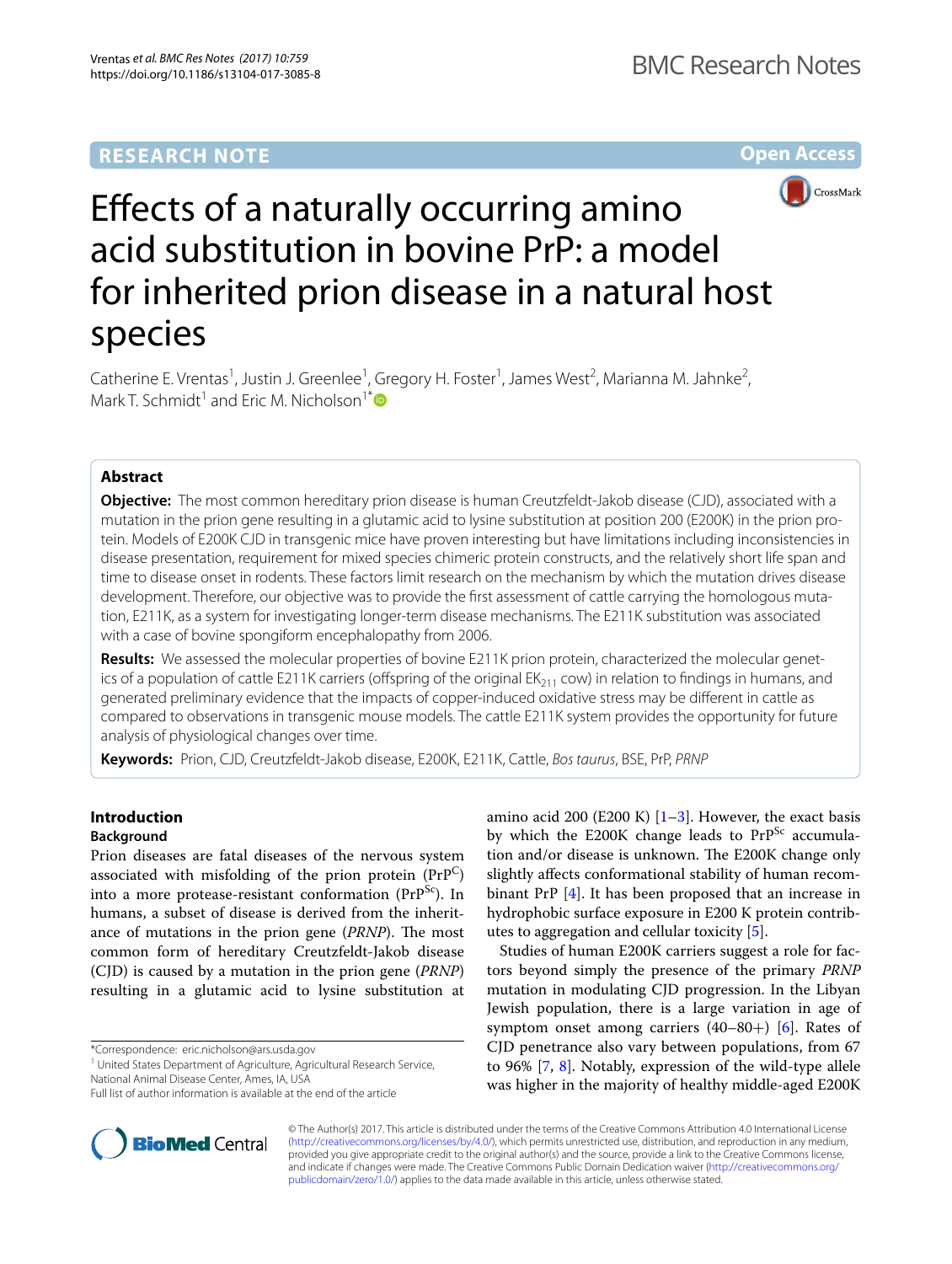carriers in a Libyan population, with an E:K transcript ratio of 50:1 in some individuals, whereas CJD-afected E200K heterozygotes primarily exhibited equivalent ratios of expression [\[9](#page-4-7)].

Recent work in a mouse model of E200K prion disease in which transgenic mice (carrying chimeric human/ mouse *PRNP*) develop neurological disease and accumulate PrP<sup>Sc</sup> suggests that oxidative stress synergistically interacts with the E200K mutation to induce disease. The E200K mutation impairs copper binding and is associated with increased copper sensitivity in cultured E200K fbroblasts and acceleration of disease in E200K mice dosed with copper [[10\]](#page-5-0). Oxidative damage induced by reactive oxygen species generated by free copper ions [[11\]](#page-5-1) may also interact with the susceptibility of E200K PrP<sup>C</sup> to be spontaneously oxidized at methionine residues [\[12\]](#page-5-2). Characteristics of other mouse models for inherited prion disease are reviewed in [\[13](#page-5-3)].

Until recently, no examples of naturally occurring, inherited prion disease were known to exist in nonhuman species. In 2006, a 10-year old crossbred (*Bos indicus* × *Bos taurus*) United States beef cow was diagnosed with H-type BSE. This animal possessed a non-synonymous polymorphism in *PRNP*, resulting in the change of amino acid 211 from glutamic acid to lysine (E211K) [\[14](#page-5-4)]. As E211 is homologous to the human E200 residue, this animal was proposed to represent the frst example of a genetically-based TSE in livestock. A female ofspring of this BSE case also carried the E211K mutation  $[15]$  $[15]$  $[15]$ .

#### **Rationale**

In order to develop therapeutic strategies against inherited prion diseases, an understanding of specifc mechanisms resulting in disease development over time is important. Due to the long-term nature of many environmental stressors such as accumulation of oxidative damage in tissues, an experimental system is needed that allows for pre-symptomatic investigation in a species that is a natural host of prion diseases and has a lifespan significantly longer than that of a laboratory mouse. Therefore, here, we provide an initial characterization of the frst natural host experimental system for genetic prion disease: heterozygous carriers of the analogous mutation in cattle PrP, E211K. Specifcally, we consider characteristics of  $EK_{211}$  cattle that are not currently exhibiting disease signs (2–4 years of age), as a means of understanding preclinical phenotypes that may contribute to disease pathology in mammals with the 200K/211K mutation.

## **Main text**

## **Origin and propagation of E211K cattle herd**

The EK<sub>211</sub> female offspring, a *Bos indicus* crossbred animal described in detail in  $[15]$ , was used to produce a small herd of heterozygous cattle by superovulation and embryo transfer, which remains under observation at the USDA.  $EK_{211}$  animals were bred by artificial insemination to generate the first  $KK_{211}$  (homozygous mutant) calf in 2013. Sibling wild-type calves ( $EE_{211}$  homozygotes) were produced and characterized in parallel.

In the E200K mouse model, mice carrying the mutant allele on either a wild-type or null *PRNP* background exhibited onset of terminal illness at approximately 7 months of age [[16](#page-5-6)], about a quarter of the life span of mice with the C57BL/6 J background (Jackson Laboratories). The disease endpoint of the 2006 BSE case represents approximately half the maximum lifespan of beef cattle ( $\approx$  20 years), consistent with humans who develop disease in middle/late middle age. None of the monitored  $EK_{211}$  cattle have yet exhibited neurological signs.

#### **Evaluation of E211K protein folding and stability**

In order to evaluate the properties of the bovine E211K protein as compared to the human E200K protein, we compared stability characteristics of wild-type (glutamic acid residue at position 211) bovine recombinant  $PrP^C$  to E211K bovine recombinant  $PrP^C$  (representing residues  $25-241$  $25-241$ ; see Additional file 1 for detailed methods). When loss of secondary structure upon melting was monitored by loss of circular dichroism signal at 222 nm, the  $T_m$  (temperature at the unfolding midpoint) of bovine E211K protein (65.7  $\pm$  0.2 °C) was lower than that of the wild-type protein (68.5  $\pm$  0.3 °C; Fig. [1](#page-2-0)a), similar to previous fndings for N-terminally truncated versions of recombinant human E200K  $(T_m = 67.0 \pm 0.9 \degree C)$  and wild-type  $(T_m = 70.2 \pm 0.1 \degree C)$ proteins [[4\]](#page-4-2). Differences in  $\Delta H_m$  (change in enthalpy upon unfolding determined at the midpoint of unfolding) between wild-type and E211K bovine PrP were unremarkable ( $\Delta H_m$  (wild-type) = 63.6 ± 5 kcal mol<sup>-1</sup>;  $\Delta H_m$  $(E211K) = 66.3 \pm 2 \text{ kcal mol}^{-1}$ .

Using guanidine hydrochloride (GdnHCl) unfolding at 23 °C, the  $\Delta G_{H2O}$  value of unfolding (measurement of the thermodynamic stability of the protein) for wild-type bovine protein was  $5.0 \pm 0.2$  kcal mol<sup>-1</sup> (m value = 2.3  $\pm$  0.1 kcal mol<sup>-1</sup>M<sup>-1</sup>; [D]<sub>1/2</sub> = 2.2  $\pm$  0.1 M GdnHCl), within error of that determined for E211K bovine protein  $(\Delta G_{\text{H2O}} = 4.9 \pm 0.1 \text{ kcal mol}^{-1}$ , m value = 2.4 ± 0.04 kc al mol<sup>-[1](#page-2-0)</sup>M<sup>-1</sup>; [D]<sub>1/2</sub> = 2.1 ± 0.01 M GdnHCl) (Fig. 1b). Similarly, for human full-length recombinant protein,  $\Delta G_{H2O}$  values for wild-type and E200K proteins were not significantly different at 22 °C [\[17](#page-5-7)]. At 39 °C (cattle body temperature), we did observe higher stability of the wild-type (ΔG<sub>H2O</sub> = 5.0 ± 0.4 kcal mol<sup>-1</sup>; m-value = 2.9  $\pm$  0.2 kcal mol<sup>-1</sup>M<sup>-1</sup>; [D]<sub>1/2</sub> = 1.7  $\pm$  0.1 M GdnHCl) as compared to E211K ( $\Delta G_{H2O} = 3.9 \pm 0.1$  kcal mol<sup>-1</sup>; m-v alue =  $2.6 \pm 0.1$  kcal mol<sup>-1</sup>M<sup>-1</sup>, [D]<sub>1/2</sub> =  $1.6 \pm 0.03$  M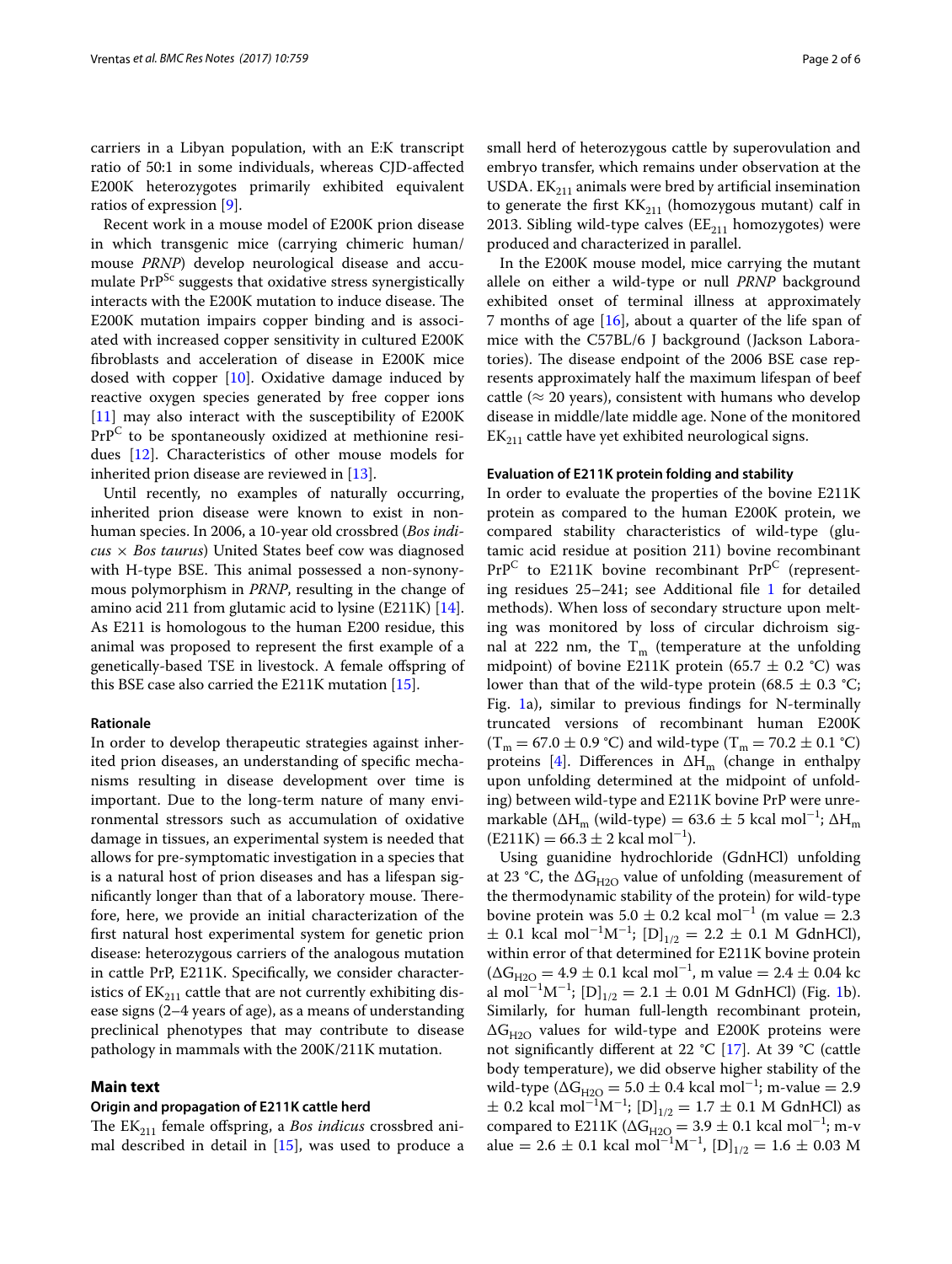<span id="page-2-0"></span>GdnHCl) bovine prion protein. Overall, the relative properties of the bovine wild-type and mutant proteins are consistent with those of the human pair of proteins [[4\]](#page-4-2).

## **Molecular genetics of EK211 cattle**

Previous fndings suggested a role for gene regulation in modulating development of prion disease in E200K CJD [[18\]](#page-5-8). Such a modulation in cattle could be regulated through a 23 base pair (bp) insertion/deletion (indel) polymorphism in the promoter region and a 12 bp indel in exon 1 of *PRNP*. These sites have been implicated in BSE, where deletion at each site was over-represented in BSE cases as opposed to healthy animals, presumably by modulation of *PRNP* expression [\[19](#page-5-9), [20\]](#page-5-10). We characterized the promoter region in  $EK_{211}$  animals via analysis

of genomic DNA from the ofspring of the U.S. 2006 case, which was heterozygous for both the 23 bp and the 12 bp indels. To identify the haplotype associated with  $K_{211}$ , a single ovum was isolated from the offspring, and its genome was amplifed. Sequencing of *PRNP* revealed the ovum was  $E_{211}$ , and sizes of *PRNP* PCR products indicated that DNA from the ovum carried insertions at both the 23 and 12 bp indel sites. Therefore, the  $K_{211}$ allele must be associated with the 23 and 12 bp deletions. Upon birth of the first KK<sub>211</sub> calf, its *PRNP* promoter was sequenced, confirming the haplotype of the  $K_{211}$  allele to be deletions at both sites.

Next, we examined whether any of the heterozygous  $EK_{211}$  cattle exhibited disparate levels of expression of the E and K alleles, as was observed in white blood cells of many middle-aged healthy human carriers [[18\]](#page-5-8). One hypothesis is that an imbalance in allelic expression  $(E > K)$  earlier in the lifespan delays disease progression. Peripheral blood leukocytes (PBLs) were used as a noninvasive source of mRNA; this cell population has been demonstrated to express appreciable  $PrP^C$  in cattle [\[21](#page-5-11)]. The E:K allelic ratio was determined by sequencing of PCR-amplifed products from reverse-transcribed RNA pools from three  $EK_{211}$ cattle 4 years in age, utilizing allele quantification software (Additional file  $1$ ). The striking overexpression efect of the wild-type (E) allele in healthy human E200K carriers was not observed for any of these cattle samples (Table [1\)](#page-3-0).

Healthy human E200K carriers also exhibit higher overall *PRNP* expression as compared to both EE<sub>200</sub> individuals and affected  $EK_{200}$  individuals, leading to the suggestion that increased wild-type allele expression could have a protective effect  $[18]$ . To determine if these *PRNP* expression characteristics were also observed in  $EK_{211}$  heterozygous cattle, we measured the level of overall *PRNP* gene expression in each of three EK<sub>211</sub> cattle (2–3 years of age) as compared to the level in each of three age-matched  $EE_{211}$  cattle. PBLs were again utilized as a non-invasive source of cells. The level of *PRNP* expression (relative to  $ACTB$ ;  $\Delta C_t$ ) was only 5% higher in  $EE_{211}$  as compared to  $EK_{211}$  animals (Table [1;](#page-3-0) Additional file [2\)](#page-4-9), consistent with very small differences in expression between the groups.

## Assessing oxidative stress in EK<sub>211</sub> cattle

Finally, we utilized our cattle herd to examine the proposal that mammals carrying the E200K/E211K mutation are subject to increased oxidative stress. Mutant mouse fbroblasts have an increased sensitivity to copper in cell culture [\[10](#page-5-0)]. Our qRT-PCR results demonstrate expression of *PRNP* RNA in PBLs, confrming previous work demonstrating that *PRNP* expression in cattle PBLs is as high as that in fbroblasts [[21\]](#page-5-11). PBLs isolated



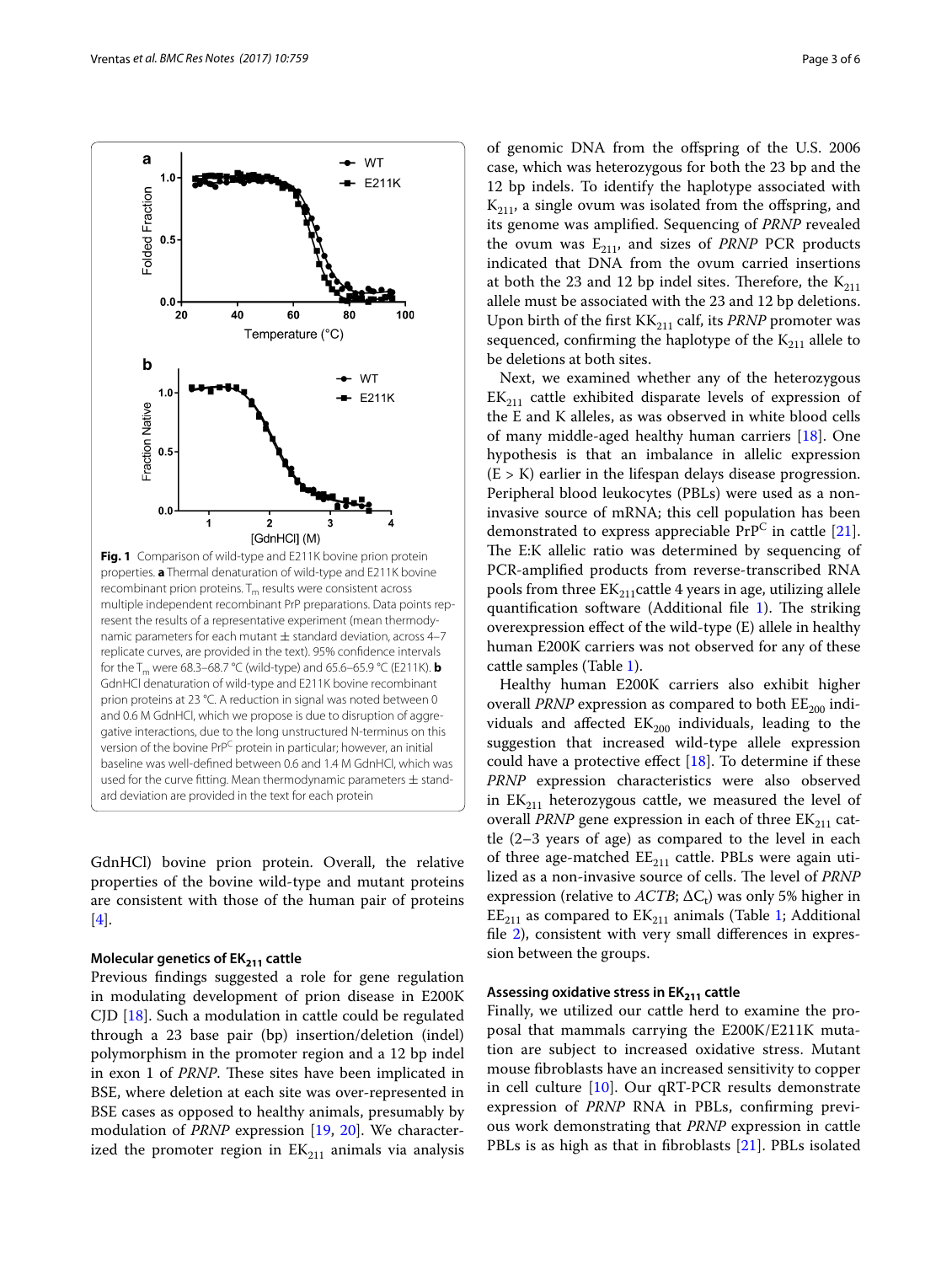| 1<br>Calf number   | $\overline{2}$<br>Genotype | 3<br>% WT Allele (G)/%<br>K Allele (A) | 4<br>$C_{t}$<br>(PRNP) | 5<br>(ACTB) | 6<br>ΔC <sub>τ</sub> | 7<br>Plasma TBARS: OD <sub>540</sub><br>reading | 8<br>Plasma SOD<br>level (U/ml) |
|--------------------|----------------------------|----------------------------------------|------------------------|-------------|----------------------|-------------------------------------------------|---------------------------------|
|                    |                            |                                        |                        |             |                      |                                                 |                                 |
| #84                | $EK_{211}$                 | 54/46                                  | 30.0                   | 19.0        | 11.0                 | 0.19                                            | 0.040                           |
| #85                | $EE_{211}$                 |                                        | 30.0                   | 19.2        | 10.8                 | 0.15                                            | 0.046                           |
| #86                | $EE_{211}$                 | -                                      | 30.9                   | 20.3        | 10.6                 | 0.20                                            | 0.046                           |
| #87                | $EK_{211}$                 | 54/46                                  | 30.0                   | 18.9        | 11.2                 | 0.20                                            | 0.055                           |
| #88                | $EK_{211}$                 | 52/48                                  | 30.6                   | 18.9        | 11.6                 | 0.17                                            | 0.054                           |
| $EE_{211}$ Average |                            |                                        |                        |             | $10.8 \pm 0.1$       | $0.18 \pm 0.03$                                 | $0.043 \pm 0.007$               |
| $EK_{211}$ Average |                            |                                        |                        |             | $11.3 \pm 0.3$       | $0.19 \pm 0.02$                                 | $0.052 \pm 0.008$               |

<span id="page-3-0"></span>**Table 1 Summary of characterization of properties of EK<sub>211</sub> cattle** 

Column 3 presents the results of allele expression analysis of RNA from EK<sub>211</sub> cattle PBLs. Ratios were assessed by analysis of sequencing reactions of PCR amplicons of the region around codon 211 in *PRNP* cDNA, using QSVAnalyzer as described in additional methods (Additional fle [1](#page-4-8)). Cattle were 48 months of age at the time of this analysis. **Columns 4–6** represent the results of qRT-PCR analysis of *PRNP* expression levels in both EE211 and EK211 cattle PBLs, with **Column 6** indicating the ΔC<sub>t</sub> = C<sub>t</sub>(PRNP) − C<sub>t</sub>(ACTB). **Column 7** depicts results of TBARS readings on peripheral blood plasma samples. TBARS numbers reflect the OD<sub>540</sub> of the cattle plasma samples as measured by the TBARS Kit from Cayman Chemical; due to interference from a separate absorbance peak in these samples, values are reported here as absorbance at 540 nm as opposed to a quantitative value based on the standard curve. **Column 8** depicts the results of SOD (Superoxide Dismutase) assays on peripheral blood plasma samples. SOD values are expressed in U/ml as derived from a standard curve generated with the SOD Assay Kit from Cayman Chemical. For columns 4–8, animals were 26 months of age at the time of analysis, with the exception of animal #79, which was 32 months at the time. The bottom two rows depict average values across biological replicates for parameters, expressed  $\pm$  the 95% CI (confidence interval) in each case. (We note that we assume a normal distribution to calculate the CI; due to the unique nature of this cattle population, a small number of EK<sub>211</sub> animals are available for testing, precluding more in-depth examinations of normality). The SOD assay on peripheral blood plasma was also completed on the offspring of the U.S. 2006 H-type BSE case (level = 0.057), and this value was included in the EK<sub>211</sub> cattle average (**Column 8**)

from  $EK_{211}$  and  $EE_{211}$  cattle were treated with copper concentrations (selected to correspond to the range in  $[10]$  $[10]$ ), followed by measurement of cell viability by MTT assay. We did not observe a diference in copper toxicity, and by extension the level of metal-induced stress expe-rienced, between genotypes (Fig. [2\)](#page-3-1). The profile of copper sensitivity of cells from a  $\rm KK_{211}$  calf was comparable to that for an  $EE_{211}$  calf tested in parallel (Fig. [2,](#page-3-1) inset), suggesting that the increased mutant copper sensitivity observed in humans is not recapitulated in this cattle system.

Finally, to determine if the E211K polymorphism is causing a detectable level of general oxidative stress in preclinical cattle, we analyzed peripheral blood samples for molecular markers of systemic oxidative stress. Levels of superoxide dismutase (SOD) in blood plasma were comparable between  $EE_{211}$  and  $EK_{211}$  cattle that were 2–3 years of age (Table [1\)](#page-3-0); a 20% increase was observed in the  $EK_{211}$  group, but this difference did not reach the level of statistical significance (Additional file [2\)](#page-4-9). A colorimetric TBARS assay, which detects lipid peroxidation resulting from oxidative stress, was also performed on the plasma samples. No genotype-dependent differences were noted (Table [1\)](#page-3-0). Therefore, while it is possible that signs of oxidative damage in the blood will increase over time, young, preclinical cattle heterozygotes do not exhibit large increases in blood markers of systemic oxidative stress (Additional file [2](#page-4-9)).



<span id="page-3-1"></span>**Fig. 2** Test of copper sensitivity in PBLs from wild-type and  $EK_{211}$  cattle. PBLs isolated from each calf were treated with increasing concentrations of  $Cu^{2+}$  for 48 h, and cell viability was determined by the MTT assay. MTT values from triplicate wells for each animal were averaged, followed by averaging across genotypes to generate the displayed curves (the animals used were the same 6 as in Table [1](#page-3-0), with the same bleed dates); data are displayed as the average MTT reading as a fraction of the average reading at 0  $\mu$ M Cu<sup>2+</sup>, and the error bars represent the 95% CI for the calves of each genotype. Inset: Comparison of single KK<sub>211</sub> calf (filled circles) to  $EE_{211}$  calf (open circles). Data analysis and axis labels are identical to the main panel

#### **Limitations**

This study describes the first natural host experimental system for genetic prion diseases, including molecular characterization of bovine E211K recombinant prion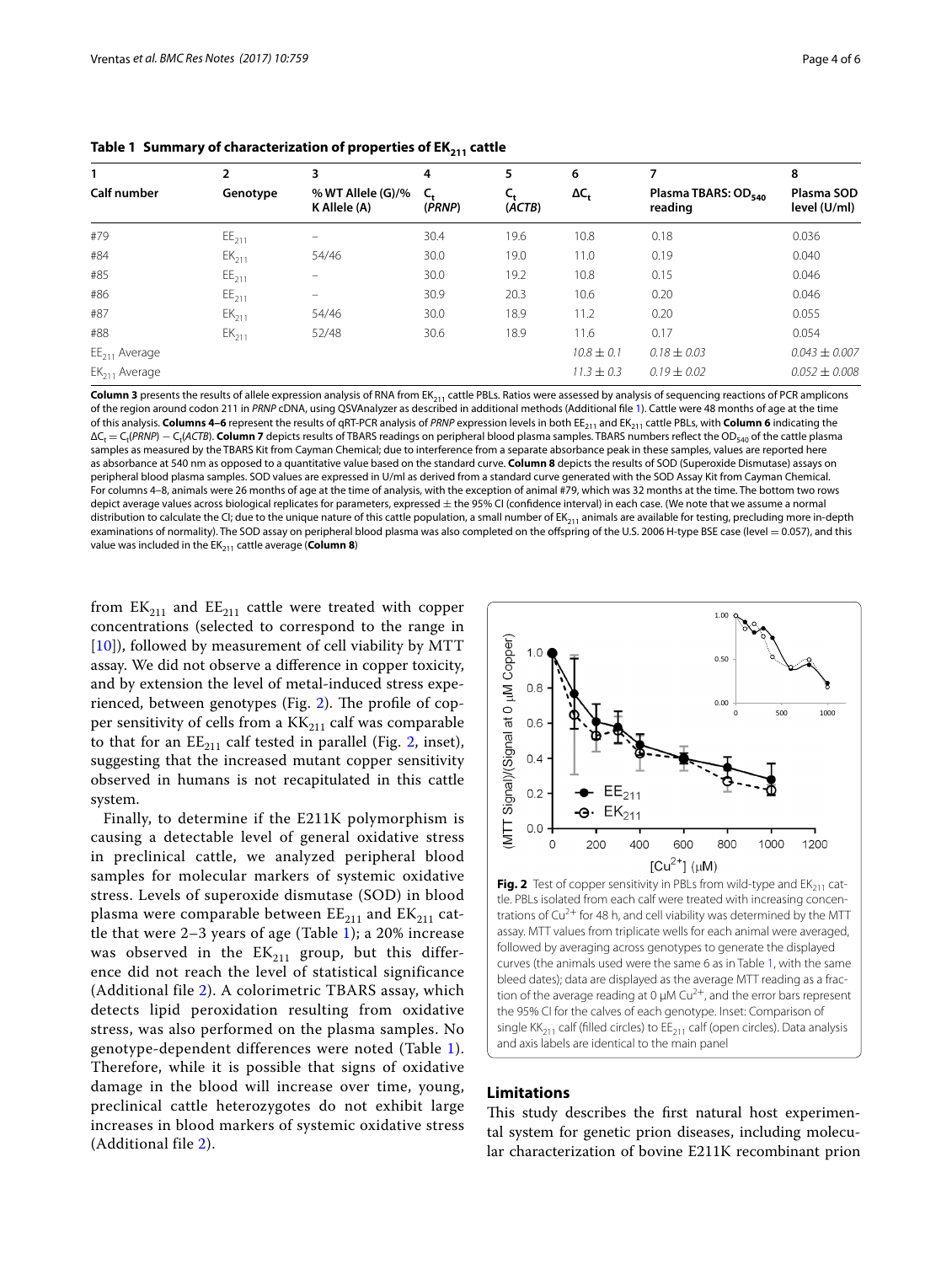protein and molecular genetic experiments on  $EK_{211}$ cattle.

Limitations include the small sample size of these (rare) cattle, therefore limiting the ability to assess normality of parameters and limiting statistical power. However, in Additional fle [2,](#page-4-9) we present t test comparisons and predictions of statistical power to provide information about the magnitude of diferences in physiological parameters predicted to be detectable in further experiments with this herd. Additionally, unlike the case of the E200K prion mouse model (for which many *PRNP*-null mice exist), *PRNP*-null bovine cells were not available for comparative analysis.

Future characterization of the cattle over time, including analysis of parameters assessed in this study coupled with analysis of necropsied animals, will afford us the ability to assess molecular mechanisms of pathology. For example, brain tissue samples may reveal evidence of oxidative damage not perceivable in peripheral blood samples.

## **Additional fles**

<span id="page-4-8"></span>**[Additional fle](https://doi.org/10.1186/s13104-017-3085-8) 1.** Additional methods. More detailed information about methodologies used to generate data in Fig. [1](#page-2-0), Fig. [2,](#page-3-1) and Table [1](#page-3-0), including primers, qRT-PCR amplifcation conditions, and cycling information, as well as information about cell assays and recombinant prion protein purifcation.

<span id="page-4-9"></span>**[Additional fle](https://doi.org/10.1186/s13104-017-3085-8) 2.** Additional Statistical Analysis. Additional description of statistical tests completed on the data, potential statistical limitations and their implications, and prospective statistical power analyses for assessment of efects of the 200K mutation.

#### **Abbreviations**

*PRNP*: prion gene; CJD: Creutzfeldt-Jakob disease; PrP: prion protei; T<sub>m</sub>: temperature at the unfolding midpoint; ΔHm: change in enthalpy upon unfolding determined at the midpoint of unfolding; bp: base pair; PBLs: peripheral blood leukocytes; SOD: superoxide dismutase.

#### **Authors' contributions**

CEV designed the study, performed experiments, and prepared the manuscript; JJG contributed animal specimens for analysis, provided clinical information and interpretation, and helped draft the manuscript; GF designed and performed molecular genetics experiments; JKW and MMJ bred the experimental cattle population; MTS designed and performed recombinant protein experiments; and EMN conceived experiments and helped draft the manuscript. All authors read and approved the fnal manuscript.

#### **Authors' information**

Disclaimer: Mention of trade names or commercial products in this article is solely for the purpose of providing specifc information and does not imply recommendation or endorsement by the U.S. Department of Agriculture. USDA is an equal opportunity employer.

#### **Author details**

<sup>1</sup> United States Department of Agriculture, Agricultural Research Service, National Animal Disease Center, Ames, IA, USA. <sup>2</sup> Department of Veterinary Diagnostic and Production Animal Medicine, College of Veterinary Medicine, Iowa State University, Ames, IA, USA.

#### **Acknowledgements**

We are grateful to Semakaleng Lebepe-Mazur, Andrew Gibson, Kevin Hassall, Leisa Mandell, and Trudy Tatum for their excellent technical contributions to the animal and laboratory experiments at the National Animal Disease Center, and to Dr. Marcus Kehrli for helpful technical discussions.

#### **Competing interests**

The authors declare that they have no competing interests.

#### **Availability of data and materials**

No applicable data. Relevant materials (e.g., primer information) is available upon request to the corresponding author.

#### **Consent for publication**

Not applicable.

#### **Ethics approval and consent to participate**

All animal experiments were carried out in accordance with the Guide for the Care and Use of Laboratory Animals (Institute of Laboratory Animal Resources, National Academy of Sciences, Washington, DC) and the Guide for the Care and Use of Agricultural Animals in Research and Teaching (Federation of Animal Science Societies, Champaign, IL) under the approval of the Institutional Animal Care and Use Committee of the National Animal Disease Center (protocol numbers 2415 and 2618).

#### **Funding**

This study was funded by intramural funding of the Agricultural Research Service, U.S. Department of Agriculture.

## **Publisher's Note**

Springer Nature remains neutral with regard to jurisdictional claims in published maps and institutional afliations.

Received: 20 October 2017 Accepted: 13 December 2017 Published online: 20 December 2017

#### **References**

- <span id="page-4-0"></span>1. Hsiao K, Meiner Z, Kahana E, Cass C, Kahana I, Avrahami D, et al. Mutation of the prion protein in Libyan Jews with Creutzfeldt-Jakob disease. N Engl J Med. 1991;324:1091–7.
- 2. D'Alessandro M, Petraroli R, Ladogana A, Pocchiari M. High incidence of Creutzfeldt-Jakob disease in rural Calabria, Italy. Lancet. 1998;352:1989–90.
- <span id="page-4-1"></span>3. Mitrova E, Belay G. Creutzfeldt-Jakob disease with E200K mutation in Slovakia: characterization and development. Acta Virol. 2002;46:31–9.
- <span id="page-4-2"></span>4. Swietnicki W, Petersen RB, Gambetti P, Surewicz WK. Familial mutations and the thermodynamic stability of the recombinant human prion protein. J Biol Chem. 1998;273:31048–52.
- <span id="page-4-3"></span>5. Corsaro A, Thellung S, Bucciarelli T, Scotti L, Chiovitti K, Villa V, et al. High hydrophobic amino acid exposure is responsible of the neurotoxic efects induced by E200K or D202N disease-related mutations of the human prion protein. Int J Biochem Cell Bio. 2011;43:372–82.
- <span id="page-4-4"></span>6. Chapman J, Ben-Israel J, Goldhammer Y, Korczyn AD. The risk of developing Creutzfeldt-Jakob disease in subjects with the *PRNP* gene codon 200 point mutation. Neurology. 1994;44:1683–6.
- <span id="page-4-5"></span>7. Ladogana A, Puopolo M, Poleggi A, Almonti S, Mellina V, et al. High incidence of genetic human transmissible spongiform encephalopathies in Italy. Neurology. 2005;64:1592–7.
- <span id="page-4-6"></span>8. Spudich S, Mastrianni JA, Wrensch M, Gabizon R, Meiner Z, Kahana I, et al. Complete penetrance of Creutzfeldt-Jakob disease in Libyan Jews carrying the E200K mutation in the prion protein gene. Mol Med. 1995;1:607–13.
- <span id="page-4-7"></span>9. Rosenmann R, Halimi M, Kahana I, Biran I, Gabizon R. Diferential allelic expression of PrP mRNA in carriers of the E200K mutation. Neurology. 1997;49:851–6.